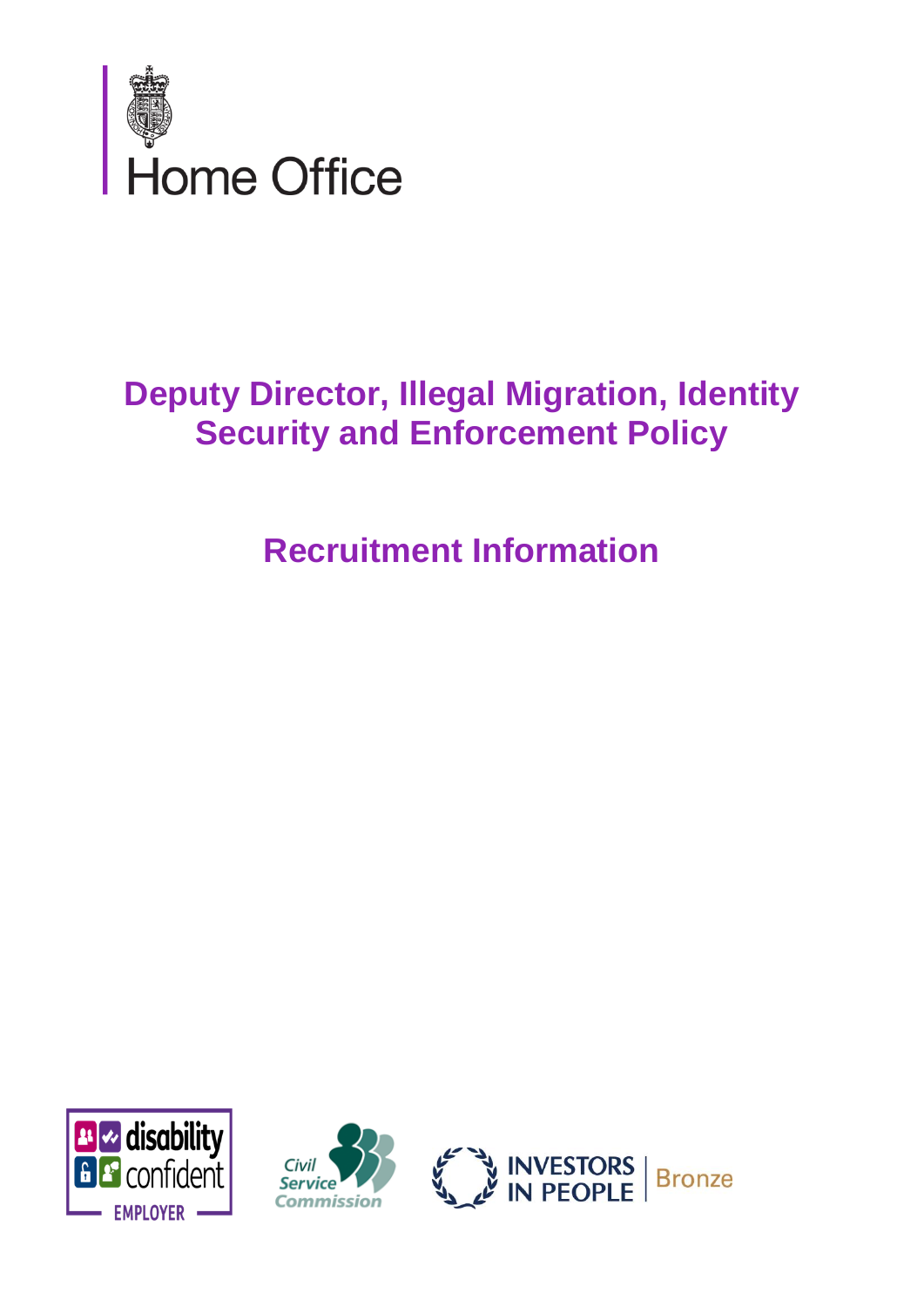## **Contents**

| About the Home Office                               | 3              |
|-----------------------------------------------------|----------------|
| <b>Role Description</b>                             | 4              |
| <b>Person Specification</b>                         | 6              |
| <b>Response Instructions</b>                        | $\overline{7}$ |
| Indicative Timetable                                | 9              |
| <b>Terms and Conditions</b>                         | 10             |
| Annex A – Home Office Equal Opportunities Statement | 12             |
| Annex B – Application Forms (separate document)     |                |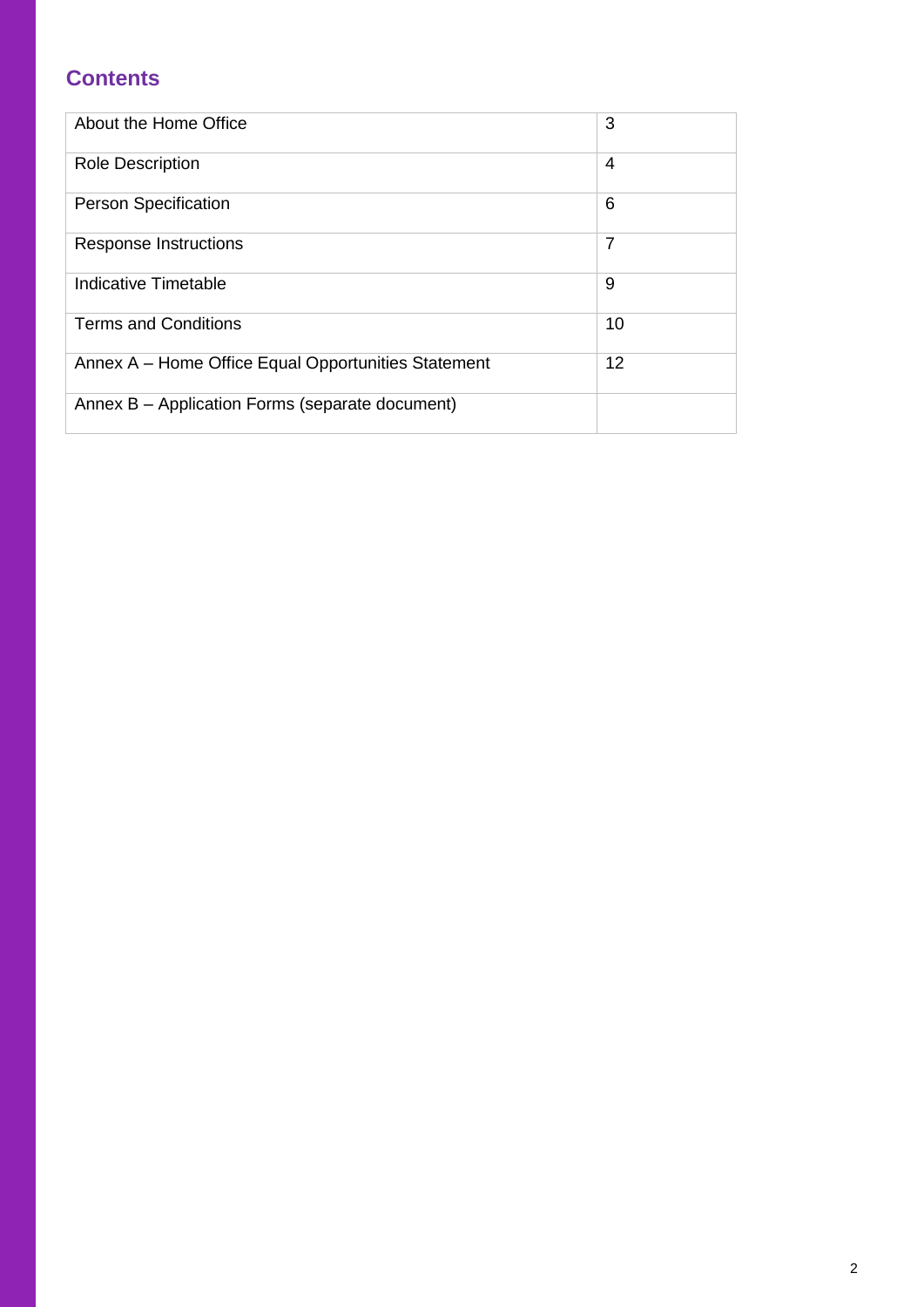## **About the Home Office**

The Home Office is one of the original great Departments of State and has one of the most challenging jobs in government. Its mission is fundamentally important: to keep Britain's streets safe and its borders secure. Each and every member of Home Office staff plays a part in making that happen.

The Home Office leads on immigration and passports, drugs policy, crime policy, counter-extremism and counter-terrorism and works to ensure visible, responsive and accountable policing in the UK. These issues are at the heart of the Government's agenda. The challenges the Department faces are significant and can change rapidly in the global environment in which we operate. This makes it one of the most exciting and stimulating Departments to work in.

### **Home Office Structure**



## **Home Office sector**

Further information on the key Directorates in the Home Office can be found overleaf.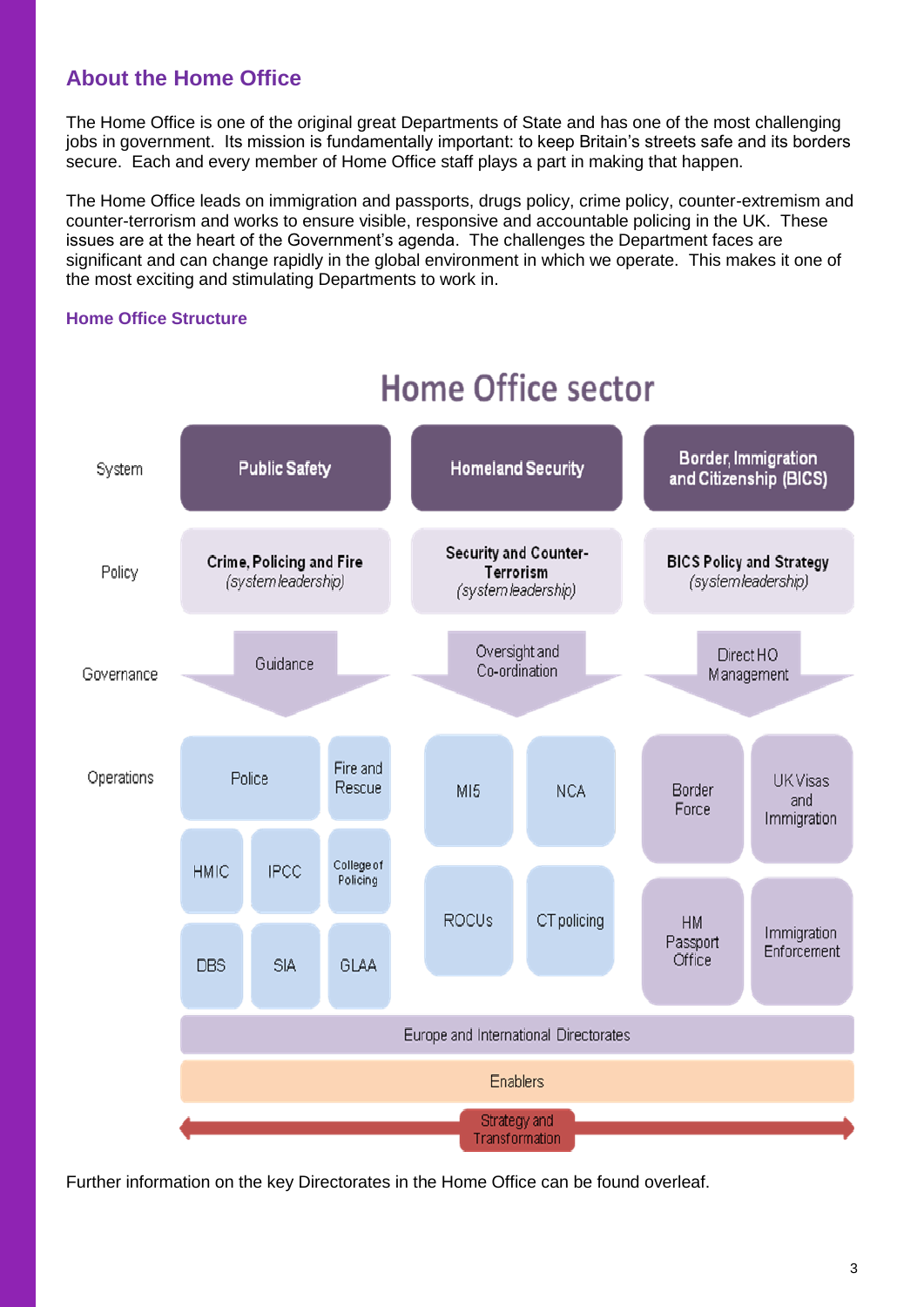The Home Office includes:

- Crime, Policing and Fire Group, which works through the police, fire and rescue services and other partners to keep citizens safe, cut crime, protect the vulnerable and reform police, fire and rescue services to improve their efficiency and effectiveness;
- **Office for Security and Counter Terrorism, which works with other departments and agencies to** ensure an effective and coordinated response to the threat of terrorism and organised crime;
- Border, Immigration and Citizenship Policy and Strategy Group which delivers our overall policy approach to tackling migration and border issues;
- Border Force, is responsible for securing the UK border and controlling migration at 138 ports and airports across the UK and overseas;
- A high volume UK Visas and Immigration Command that makes high-quality decisions about who comes here, with a culture of customer satisfaction for businessmen and visitors who want to come here legally;
- An Immigration Enforcement Command that gets tough on those who break our immigration laws;
- Her Majesty's Passport Office is responsible for issuing UK passports and for overseeing the system of civil registration in England and Wales:
- A small strategic centre, which advises the Home Office board on strategy and direction, as well as the allocation of resources;
- Professional services including legal advice, human resources, financial and commercial, communications, programme and project management support, IT and data development, insight, analysis, performance reporting.

## **Equal opportunity for all staff**

The Home Office is committed to a policy of equal opportunity for all staff. We will not discriminate on grounds of gender, gender identity, race, disability, sexual orientation, religion or belief, age, those with caring responsibilities, part time workers or any other factor irrelevant to a person's work. We encourage a diverse workforce and aim to provide a working environment where all staff at all levels are valued and respected, and where discrimination, bullying, promotion of negative stereotyping and harassment are not tolerated.

We are committed to providing all staff with opportunities to maximise their skills and achieve their potential, offering flexible working arrangements wherever possible.

## **Role Description**

**Job Title:** Head of Illegal Migration, Identity Security and Enforcement Policy

**Grade:** SCS PB1

**Location:** London or Croydon

**Reporting to:** Philippa Rouse, Director Border, Immigration and Citizenship Policy

## **Background**

Border, Immigration and Citizenship Policy and Strategy Group contributes to the key Home Office aim to reduce immigration, by designing and delivering a successful post-EU exit immigration policy, designing effective migration policy that enables business and educational institutions to bring in the brightest and best, help curb abuse of the immigration system, securing the border, supporting an effective asylum system and strengthening the compliant environment framework to deter illegal migrants from remaining in the UK.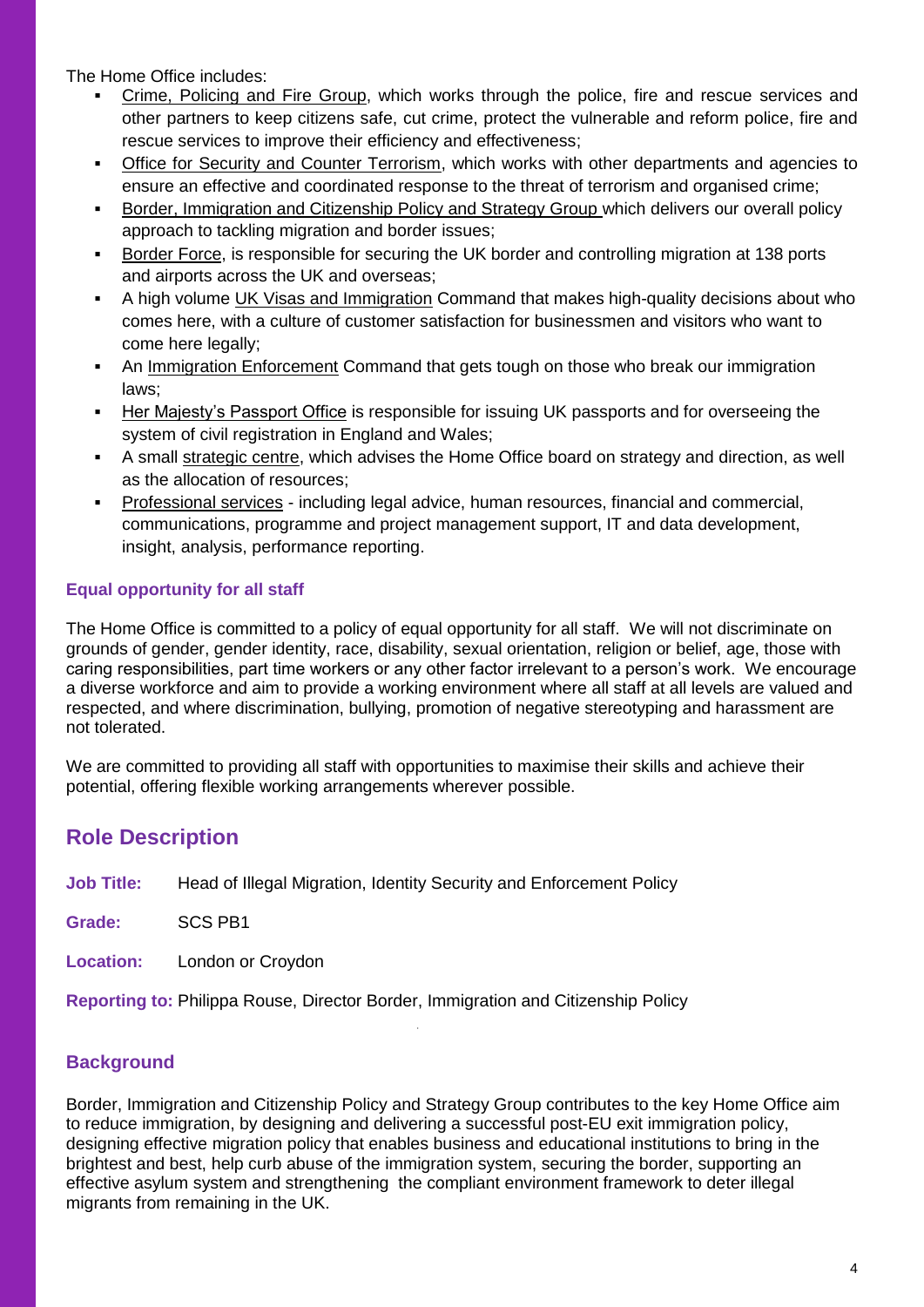The Head of IMISE Policy is responsible for developing and delivering policy to tackle illegal migration through the compliant environment, to tackle illegal working and exploitation, to develop a secure identity system for migrants, to enable removals of illegal migrants and to ensure a sustainable detention policy.

## **The Role**

The integrity of the UK's border, immigration and citizenship system is dependent on designing and delivering policy that encourages compliance with the UK's immigration laws and ensures that abuse of our rules and processes is tackled.

The role is focused on creating a policy to underpin a compliant environment that makes it increasingly difficult for those here illegally to live and work in the UK, drives voluntary departures, and deters future illegal migration, including the decision to travel to, or overstay in, the UK in the first place. The ability to work in the UK as an illegal migrant is a key draw to the UK and so tackling illegal working is at the centre of this agenda.

The ability to enforce the immigration laws of the UK is dependant on having proportionate powers to search, seize and investigate, to arrest, process and remove, to manage individuals through immigration bail or detention and to deliver this in a way that maximises both efficiency and effectiveness of our systems and processes and incentivises the right behaviours in illegal migrants.

On identity security across the BICS system, the ability of HMG and our partners (for example employers, landlords) to be able to accurately identify individuals and their immigration status is central to ensuring good customer service for legal migrants and to underpin the implementation of illegal working and compliant environment measures.

## **Key responsibilities**

Overall responsibilities include:

- Driving forward the Government's agenda to extend compliant environment controls to deter illegal immigration, leverage voluntary departures and protect tax-payer funded services. This includes completing the implementation of 2014 and 2016 Act measures and working with operational partners and across Whitehall to maximise impact and effectiveness of the measures.
- Taking a "whole systems" approach to establish a comprehensive end to end enforcement and compliance policy which addresses barriers and draws on data matching, exit checks and data analytics.
- Streamlining policies and processes relating to the removal of immigration offenders to produce a more efficient, accelerated system.
- Policy on the use of immigration detention.
- Developing and delivering an identity security strategy governing immigration status checks on foreign nationals and the form in which immigration permissions is granted.
- Providing policy input to the identity standards to be operated in issuing UK passports.
- Supporting development of immigration policy post EU exit.
- Leadership: Responsible for around 35 staff and a budget of around £2 million.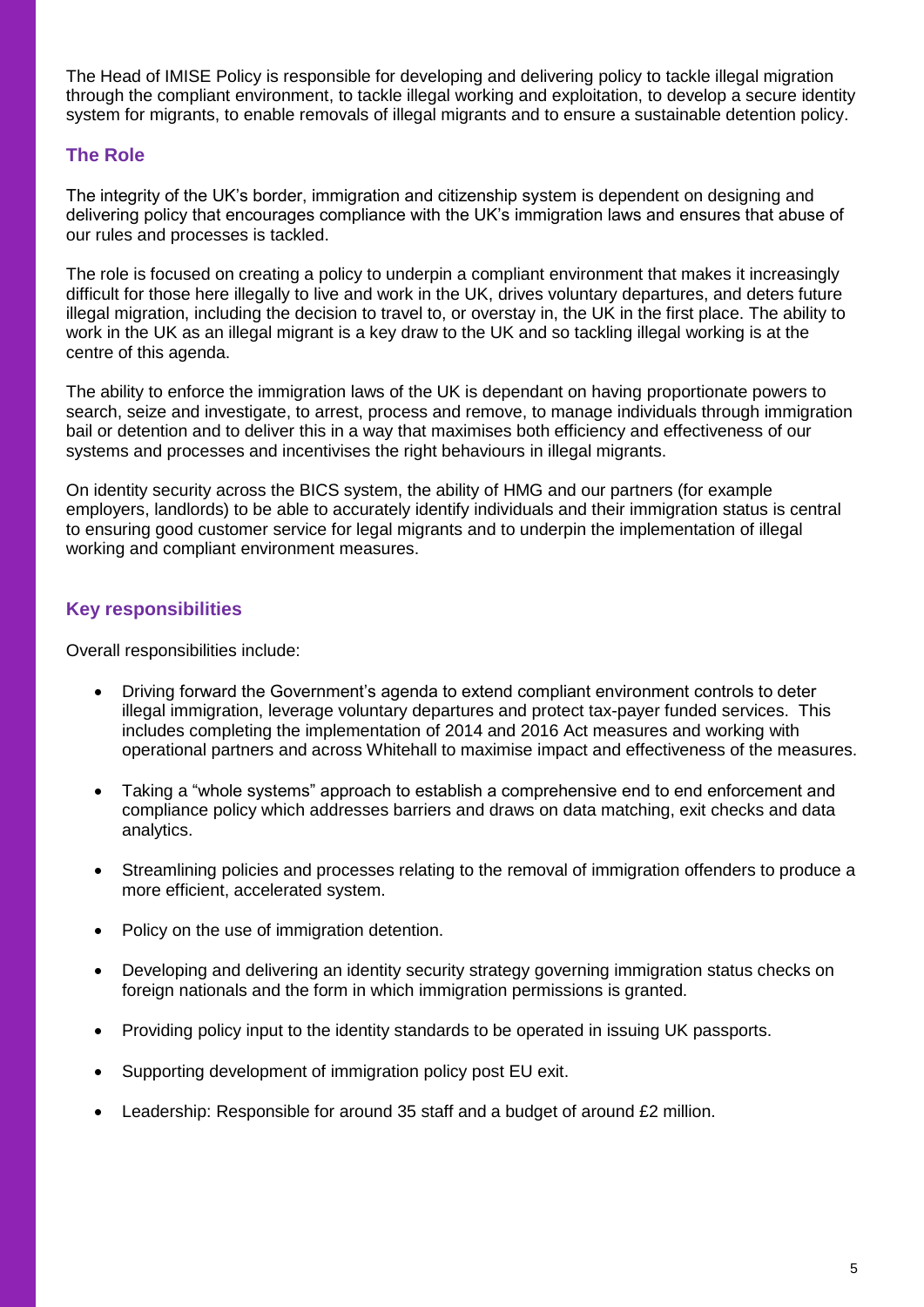## **Person Specification**

In your application you should provide examples of your experience in meeting the appointment criteria listed below. These will be the key criteria for selection.

#### **ESSENTIAL CRITERIA**

- Deep knowledge and experience of policy development in a complex environment and/or Border, Immigration and Citizenship systems.
- Good strategic thinker with the ability to make linkages across complex systems and processes.
- Ability to draw together information and data from a range of sources to analyse complex problems and draw out recommended solutions.
- Proven experience of leading teams with a complex agenda, aligning functions and resources, and deploying people and skills optimally to achieve strategic priorities. Flexibility and adaptability to meet new demands.
- Delivery focussed, driven by quality, and with a relentless focus on the needs of Ministers and stakeholders, with the credibility to command trust and confidence.
- Good communicating and influencing abilities to create strong relationships with stakeholders, to listen to them, negotiate with them and deliver business with them
- Collaborating and partnering skills with a proven ability to work across functional and organisational boundaries.
- Strong people leadership skills with an ability to successfully motivate staff to deliver to a high standard and create a diverse and inclusive team.

## **DESIRABLE CRITERIA**

- Experience of developing legislation
- Experience of dealing with litigation.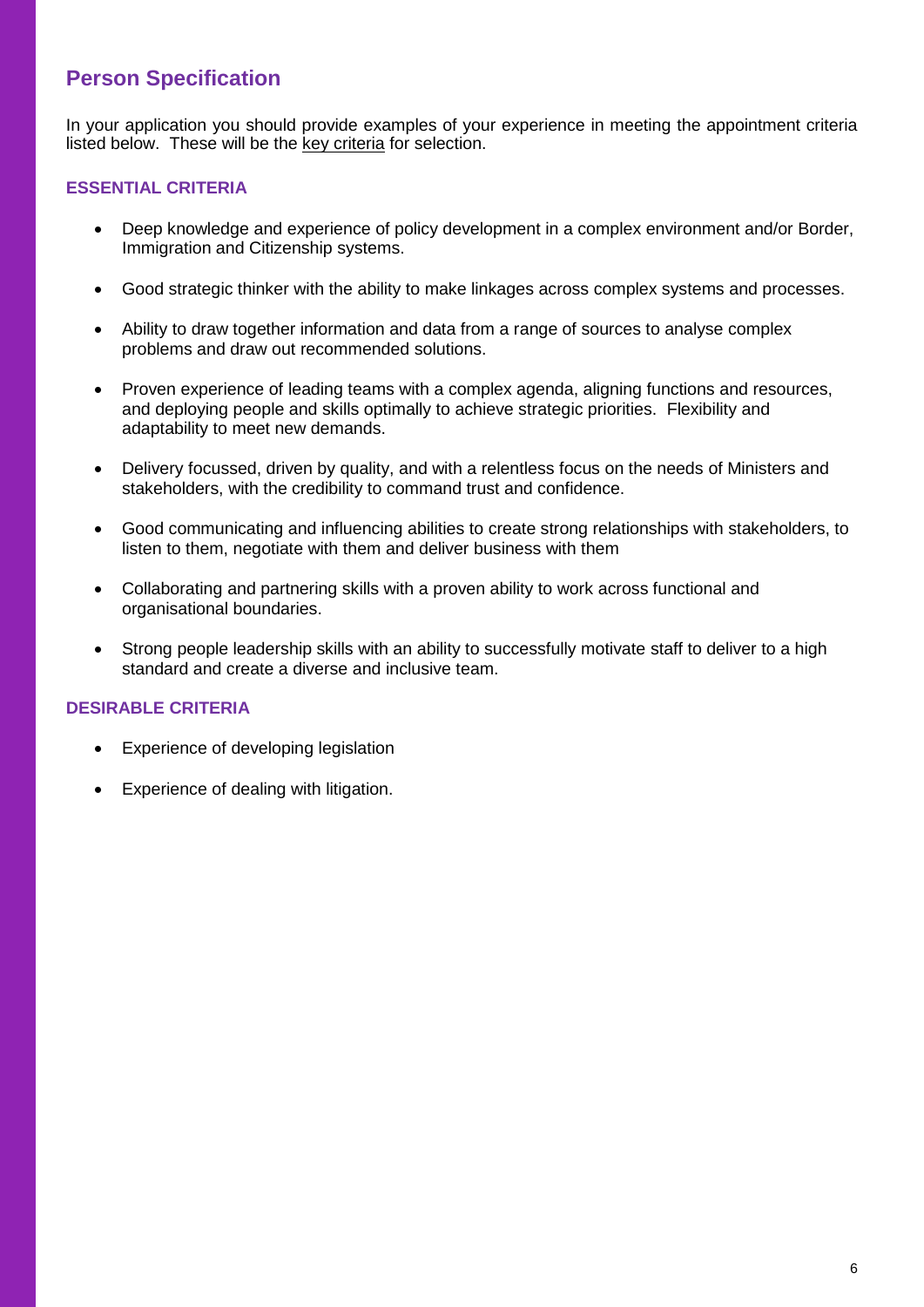## **Response Instructions**

If you wish to apply for this position please **complete the application form** with your personal details and:

- A **comprehensive CV** (maximum 2 sides of A4) setting out your career history, with responsibilities and achievements, and details of your current salary and benefits (in confidence).
- A **covering letter** (maximum 2 sides of A4) highlighting your suitability and setting out how you meet the essential criteria. Please note that the covering letter is an important part of your application and is as much the means by which you will be assessed as your CV.
- Please also complete and return **Annex C**, which includes:
	- $\triangleright$  diversity monitoring form please note that the panel may not consider your application if this form is not returned as it will be considered incomplete. If you do not wish to provide any of the information requested, please tick the 'prefer not to say' boxes. Details of why we request this information and how it is used can be found below.
	- $\triangleright$  quaranteed interview request form for disabled persons (if required). Further information on the Guaranteed Interview Scheme can be found below.
	- $\triangleright$  nationality form, which will be used to verify that you have the right to work in the department.

#### **Please do not PDF your application form**.

**Please note:** the documents stated are mandatory. Your CV and covering letter must be submitted using the application form. Applications that do not include all the required documents will not be accepted.

Completed applications should be emailed to [SCSRecruitment@homeoffice.gsi.gov.uk](mailto:SCSRecruitment@homeoffice.gsi.gov.uk) by Monday 23 October 2017.

If you can not apply online, please post applications to the address below and notify the SCS Recruitment Team by calling 0207 035 6594:

> SCS Recruitment Home Office Ground Floor, Seacole Building 2 Marsham Street London SW1P 4DF

#### **Further Information**

Should you wish to have an informal discussion about the role please contact Philippa Rouse on 0207 035 1985.

If you have any queries about any aspect of the selection process, please call Sarah Wilson in the SCS Recruitment Team on 0207 035 1987 or email [scsrecruitment@homeoffice.gsi.gov.uk.](mailto:scsrecruitment@homeoffice.gsi.gov.uk)

#### **Equal Opportunities Monitoring**

As part of the application process we ask candidates to complete equal opportunities monitoring information. This will help us to follow the recommendations of the Equality and Human Rights Commission, that employers should monitor selection decisions to assess whether equality of opportunity is being achieved. The information on the form will be treated as confidential, and used for statistical purposes only. The form will not be treated as part of your application.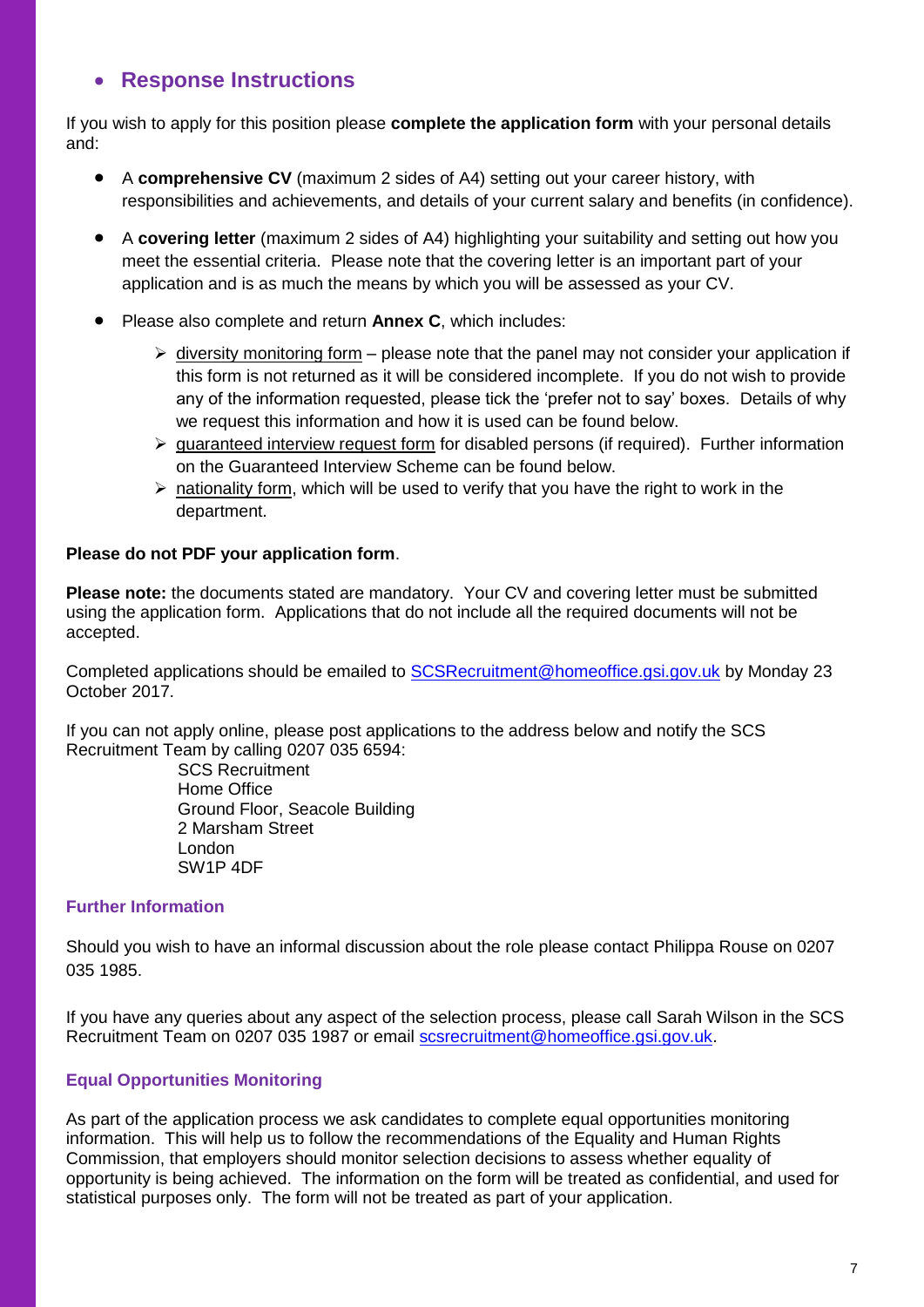The Home Office Equal Opportunities Statement can be found at Annex A.

#### **Guaranteed Interview Scheme for Disabled Persons**

The Home Office is an accredited user of the government's "two ticks" disability symbol, which denotes organisations which have a positive attitude towards disabled applicants. Applicants who meet the minimum criteria in the job specification are guaranteed an interview. Selection will be on merit. If you wish to apply for consideration under this scheme, please complete the form in Annex C. It is not necessary to state the nature of your disability.

#### **Data Protection**

The Home Office takes its obligations under the Data Protection Act seriously. Any data about you will be held in secure conditions with access restricted to those who need it in connection with dealing with your application and the selection process. Data may also be used for the purposes of monitoring the effectiveness of the recruitment process, but in these circumstances will be kept anonymous. The ethnic monitoring form is used for monitoring the selection process only. If you do not wish to have these details recorded please return the form uncompleted. If you are unsuccessful, your personal data relating to application will be destroyed after 12 months. If you are successful, data will be passed to the Home Office personnel team.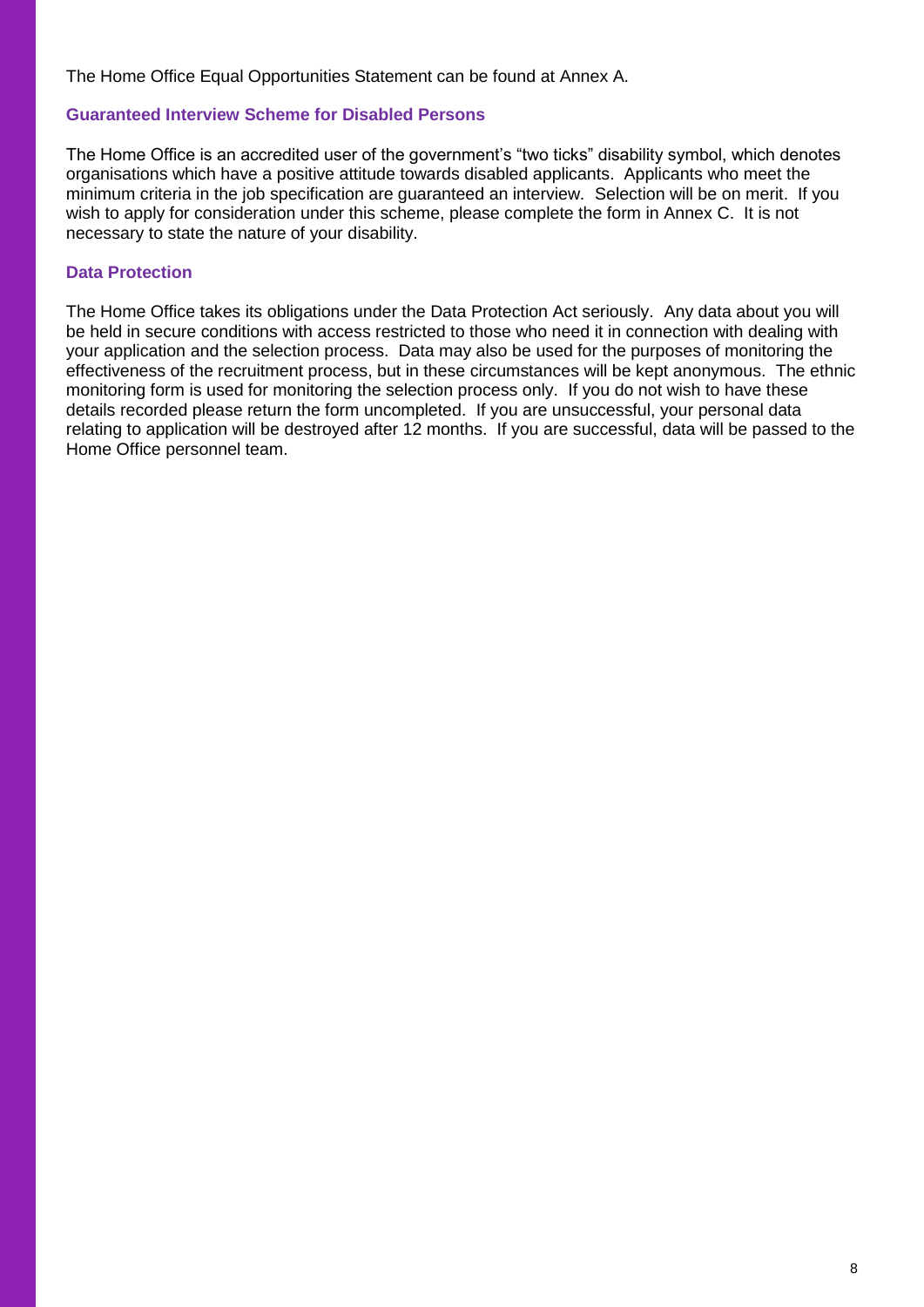## **Indicative Timetable**

Please note that these dates are only indicative at this stage and could be subject to change. Please let us know in your application letter if you are unable to meet these timeframes.

| <b>Advert Closing Date</b>                      | Monday 23 October 2017          |
|-------------------------------------------------|---------------------------------|
| <b>Short List Meeting</b>                       | w/c: 30/10/17                   |
| Psychological Assessments and briefing sessions | Date range: 06/11/17 - 17/11/17 |
| <b>Final Panel Interviews</b>                   | w/c: 20/11/17                   |

#### **Recruitment Process**

 $\overline{a}$ 

This role is being competed in accordance with the Civil Service Recruitment Principles<sup>1</sup>. The selection panel will be chaired by an HR representative of the Home Office, and will include Philippa Rouse, Director of BICS Policy and Marc Owen, Director of National and International Operations, Immigration Enforcement.

The Home Office Recruitment Team will acknowledge your application and advise you of the outcome of the sift meeting. Depending on the number of applications received there may be a second-stage sift.

Candidates invited to final panel interview will need to undergo an individual psychological assessment. The assessment consists of a number of personality questionnaires, verbal and numerical reasoning tests (for which practice tests will be made available), and a subsequent validation discussion with an assessor. The tests can be carried out online in your own time. The session with an assessor usually lasts between 1½ and 2 hours and you will need to be flexible about setting aside time in your diary to do this. The assessment does not lead to a pass or fail decision; rather, it is intended to highlight areas of strength and possible concerns which the panel can probe at interview.

Please note if you have already completed an individual leadership assessment for another SCS post at the same pay band within a two year period, your original assessment will be used.

There may be an opportunity for shortlisted candidates to meet informally with the recruiting line manager or others to discuss the roles in more depth prior to final interview.

The final selection panel interview will be held in London at the Home Office. You will be advised of the format in advance.

Please note: Expenses incurred by candidates during the recruitment process will not be reimbursed by the Home Office except in exceptional circumstances and only when agreed in advance with the SCS Recruitment Team.

<sup>&</sup>lt;sup>1</sup> [http://civilservicecommission.independent.gov.uk/wp-content/uploads/2012/11/Recruitment-Principles-April-](http://civilservicecommission.independent.gov.uk/wp-content/uploads/2012/11/Recruitment-Principles-April-2012.pdf)[2012.pdf](http://civilservicecommission.independent.gov.uk/wp-content/uploads/2012/11/Recruitment-Principles-April-2012.pdf)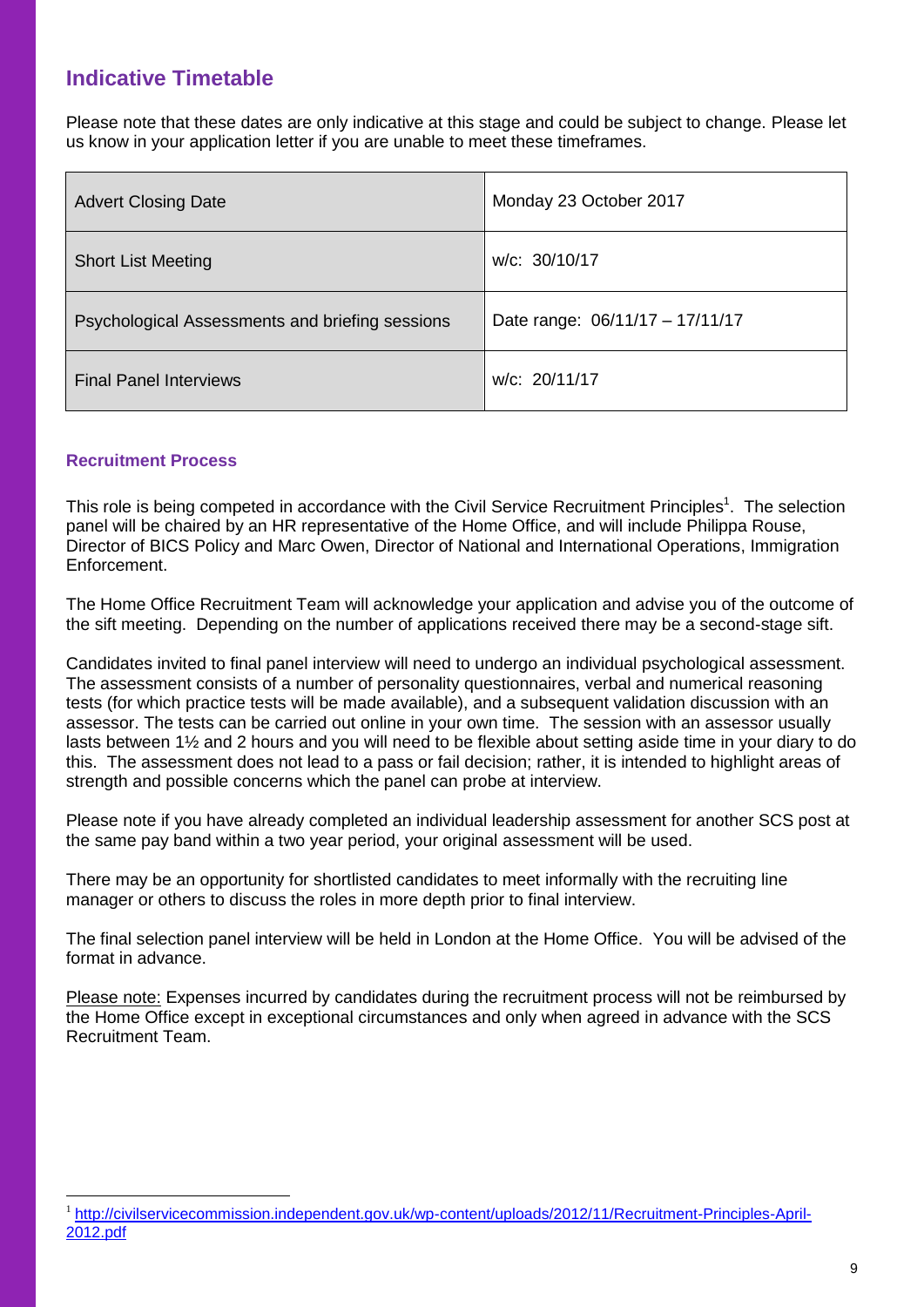## **Terms and Conditions**

#### **The information offered in this document is supplied in good faith but does not in itself form any part of the contract of employment.**

**Appointment Term:** This post is offered as a permanent or fixed term appointment (minimum 2 years). A loan or secondment may also be considered.

**Working Arrangements:** This role is available on a part-time (4 work days minimum), full-time, on loan basis, or we will also consider pre-arranged job share partnerships.

For existing Civil Servants, interested in job share, you can use the [Civil Service job share webpage](https://civilservice.blog.gov.uk/job-share/) to find out more about how job sharing works and the process of applying, being invited to shortlist and interviews. The online tool will help you to look for a suitable job share partner in government departments.

**Working Hours:** For new entrants to the Civil Service and existing Civil Servants appointed on promotion, basic hours of work will be 37 hours per week, excluding lunch breaks. For existing civil servants appointed on level transfer, your current contractual entitlements in relation to basic hours of work will continue to apply.

**Location:** The post is based in London or Croydon but travel around the UK, with occasional overnight stays, may be necessary.

**Remuneration:** The post is set within the SCS Pay Band 1 salary range. Starting salary will be dependent on your qualifications, knowledge and the relevant experience you are able to offer but is expected to be circa. £66,000. No allowances will be payable.

Standard Cabinet Office rules on pay will apply to Civil Servants appointed on level transfer or promotion.

Please note that loan arrangements between government departments may result in successful candidates being appointed on Temporary Promotion arrangements.

You may be eligible for a non-consolidated annual bonus payment, subject to successful performance, in line with the Home Office Senior Civil Service pay arrangements. These are set annually within the guidelines laid down by the Cabinet Office.

**Childcare Support:** A range of childcare support options, including holiday play-schemes and a childcare voucher salary sacrifice scheme, is available to Home Office staff. The type of provision available to you will depend on the area in which you work. All staff, male and female, full- and parttime, can apply for childcare support.

**Pension:** The appointment will be pensionable from the outset. You will be eligible to join the Civil Service pension scheme and more information can be found at [www.civilservicepensionscheme.org.uk.](http://www.civilservicepensionscheme.org.uk/) Existing Civil Servants will remain in their current scheme.

#### Please note:

- If you previously worked for an employer who participated in the Civil Service Pension Scheme, different conditions may apply, as may your benefits if you left the Civil Service with an early retirement, severance, or redundancy package. Additional details can be found on the website: [http://www.civilservicepensionscheme.org.uk/.](http://www.civilservicepensionscheme.org.uk/) Further information about these schemes will also be made available on appointment.
- Abatement of pension may apply if you are in receipt of a public service pension. In addition, civil servants who have been granted early retirement (under the terms of the Compulsory Early Retirement, Compulsory Early Severance, Flexible Early Retirement or Flexible Early Severance schemes) may be required to repay all or part of their lump sum compensation payments if their re-employment commences during the period represented by the compensation payment.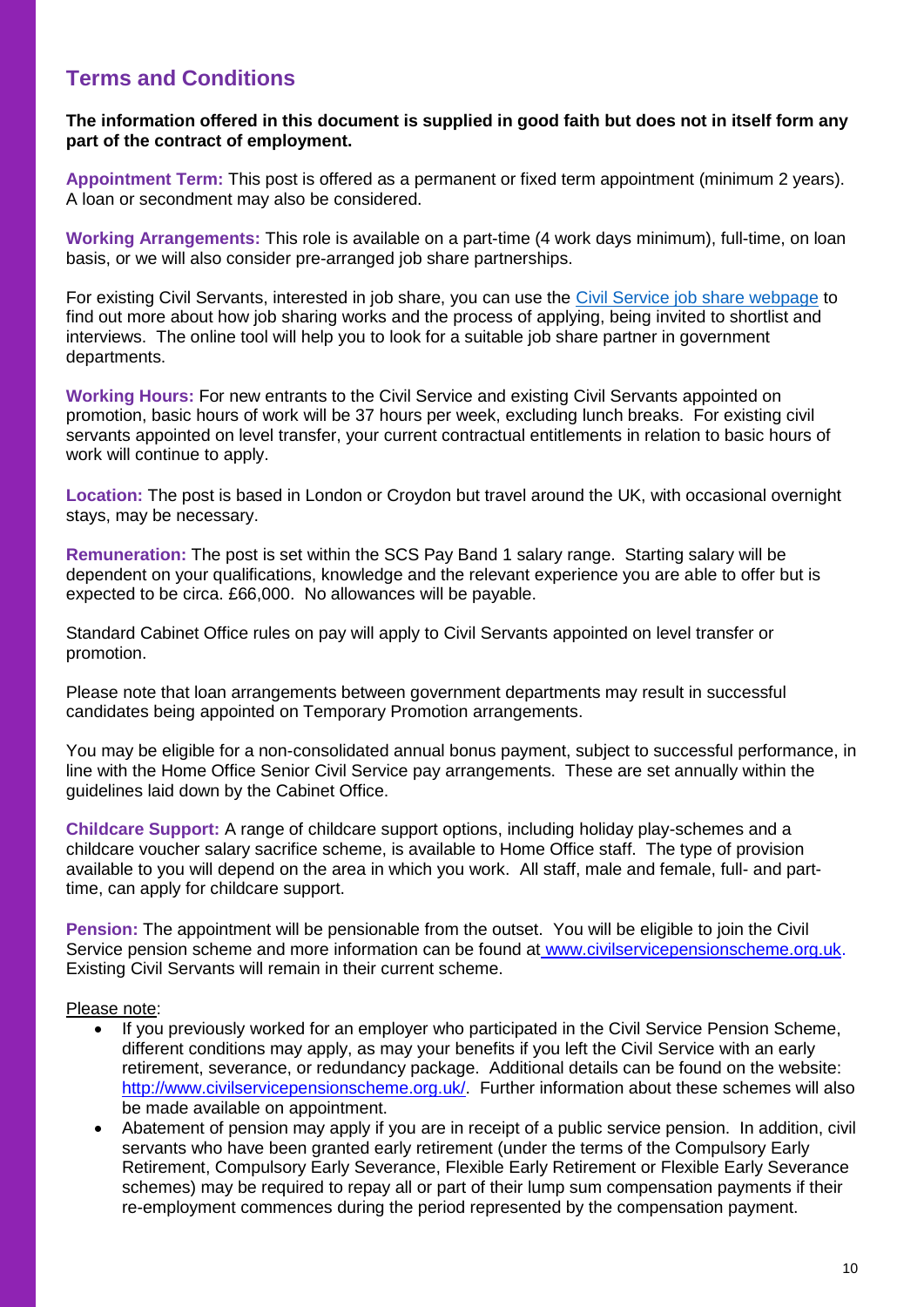**Annual leave:** If you are a new entrant to the Civil Service your annual leave allowance will be 25 days in the first year, rising by one day per year (on the anniversary of your start date) to a maximum of 30 days after 5 years of service. 1 day of privilege leave will be given on account of the Queen's birthday every year.

If you are an existing civil servant appointed on promotion, you will be appointed on modernised terms and conditions. Please contact the SCS Recruitment Team on 0207 035 1987/5191 for further details. Existing civil servants appointed on level transfer retain current contractual entitlements in relation to annual leave and privilege leave.

**Nationality:** This is a non reserved post and therefore open to UK Nationals, British Nationals Overseas, British Protected Persons, Commonwealth Citizens, EEA Nationals of other member states and certain non EEA family members and Swiss Nationals under the Swiss EU Agreement. **There must be no employment restriction or time limit on your permitted stay in the UK**. In order to confirm your eligibility for this post, please complete the Annex C form provided with the application papers which asks for information regarding nationality. You will not be asked to produce the evidence stated at the application stage but you will be required to do so should you be invited to the final panel interview.

**Conflict of interest:** If you or your spouse have any business interest or potential conflict of interest with the activities of the Home Office you will be expected to declare this at a later stage. You will also be asked to inform us if you have any indirect association of this kind through any other family member or partnership.

**Pre-appointment checks:** The responsibilities of the Department mean that we set very high standards for our staff. Honesty and integrity are essential and form part of the core values of the Civil Service. We will always carefully check the suitability of new employees for employment at the Home Office and are not tolerant of dishonest behaviour. We do not condone criminal activity in any way.

However, within these constraints, we recognise the contribution that ex-offenders can make to a workforce. Our aim is to ensure that potentially suitable candidates for employment are not automatically ruled out from employment with the Home Office. As such, having a criminal record will not automatically bar an individual from working with us. For more information please contact the SCS Recruitment Team on 0207 035 1987/5191.

**Security clearance:** The successful candidate will be required to obtain Security Clearance (SC) clearance before taking up post. Further information on what this involves can be obtained by contacting the SCS Recruitment Team on 0207 035 1987/5191. Please note, individuals should normally have been resident in the UK for 5 years preceding their application for SC clearance.

For further information, please follow this link: [-https://www.fcoservices.gov.uk/products-and-services/network-services/uk-government](https://www.fcoservices.gov.uk/products-and-services/network-services/uk-government-services/national-security-vetting/)[services/national-security-vetting/.](https://www.fcoservices.gov.uk/products-and-services/network-services/uk-government-services/national-security-vetting/)

**Civil Service Code:** The Civil Service Code sets out the constitutional framework within which all civil servants work and the values they are expected to uphold. A copy of the Code can be found at [http://www.civilservice.gov.uk/about/values.](http://www.civilservice.gov.uk/about/values)

**Civil Service Commission:** The Home Office's recruitment processes are underpinned by the principle of selection for appointment on merit on the basis of fair and open competition, as outlined in the Civil Service Commission's Recruitment Principles, which can be found at [http://civilservicecommission.independent.gov.uk/civil-service-recruitment/.](http://civilservicecommission.independent.gov.uk/civil-service-recruitment/)

If you feel your application has not been treated in accordance with the Recruitment Principles and you wish to make a complaint you should contact [scsrecruitment@homeoffice.gsi.gov.uk](mailto:scsrecruitment@homeoffice.gsi.gov.uk) in the first instance. If you are not satisfied with the response you receive from the Home Office you can contact the Civil Service Commission.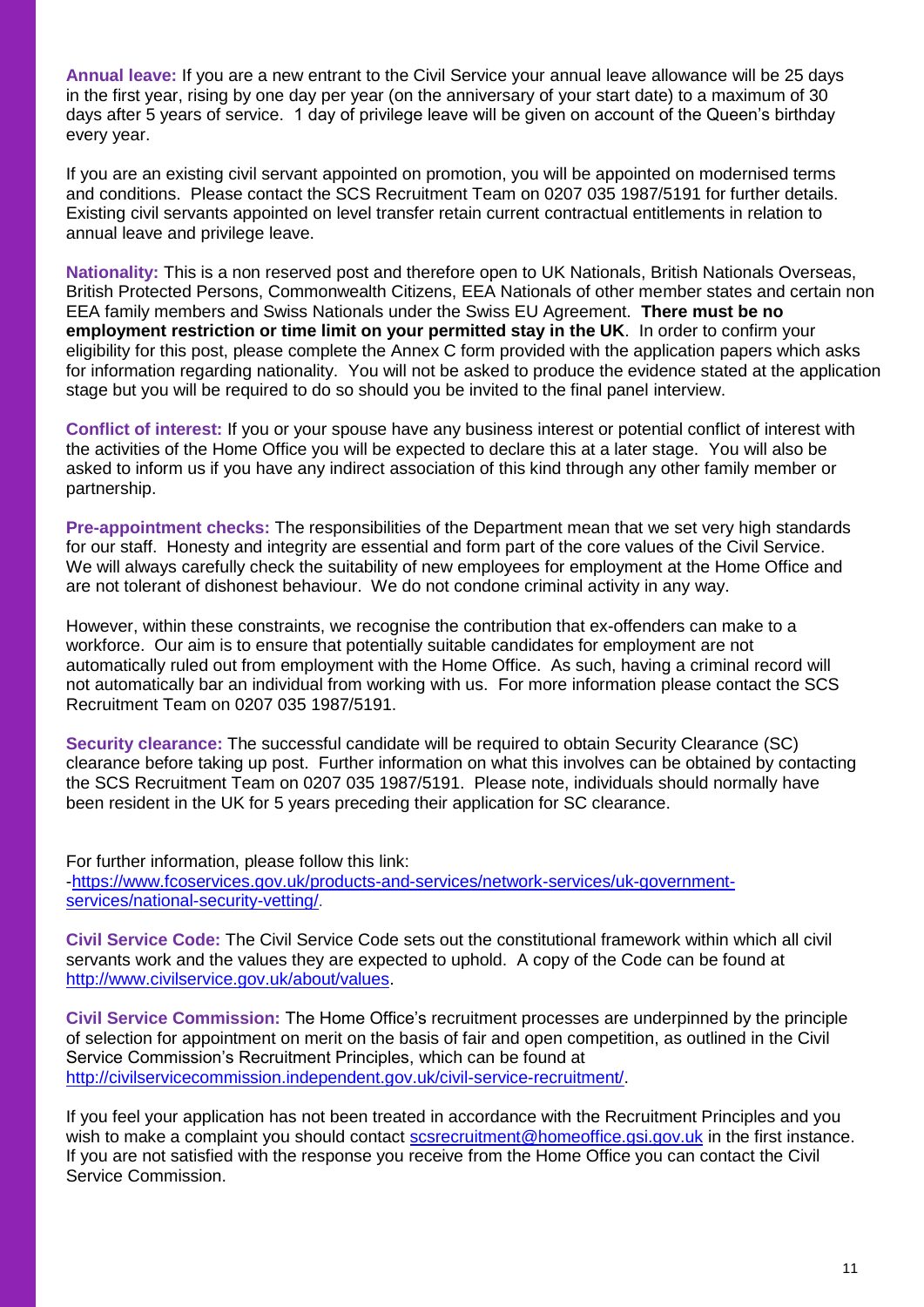The Commission publishes a guide that outlines its approach to handling a complaint under the Recruitment Principles. This can be accessed at [http://civilservicecommission.independent.gov.uk/civil](http://civilservicecommission.independent.gov.uk/civil-service-recruitment/complaints/)[service-recruitment/complaints/.](http://civilservicecommission.independent.gov.uk/civil-service-recruitment/complaints/) We would recommend you read this guidance before submitting a complaint.

Complaints should be sent in writing to: Civil Service Commission, Room G8, 1 Horse Guards Road, London, SW1A 2HQ. Phone: 020 7271 0831 Email: [info@csc.gov.uk](mailto:info@csc.gov.uk)